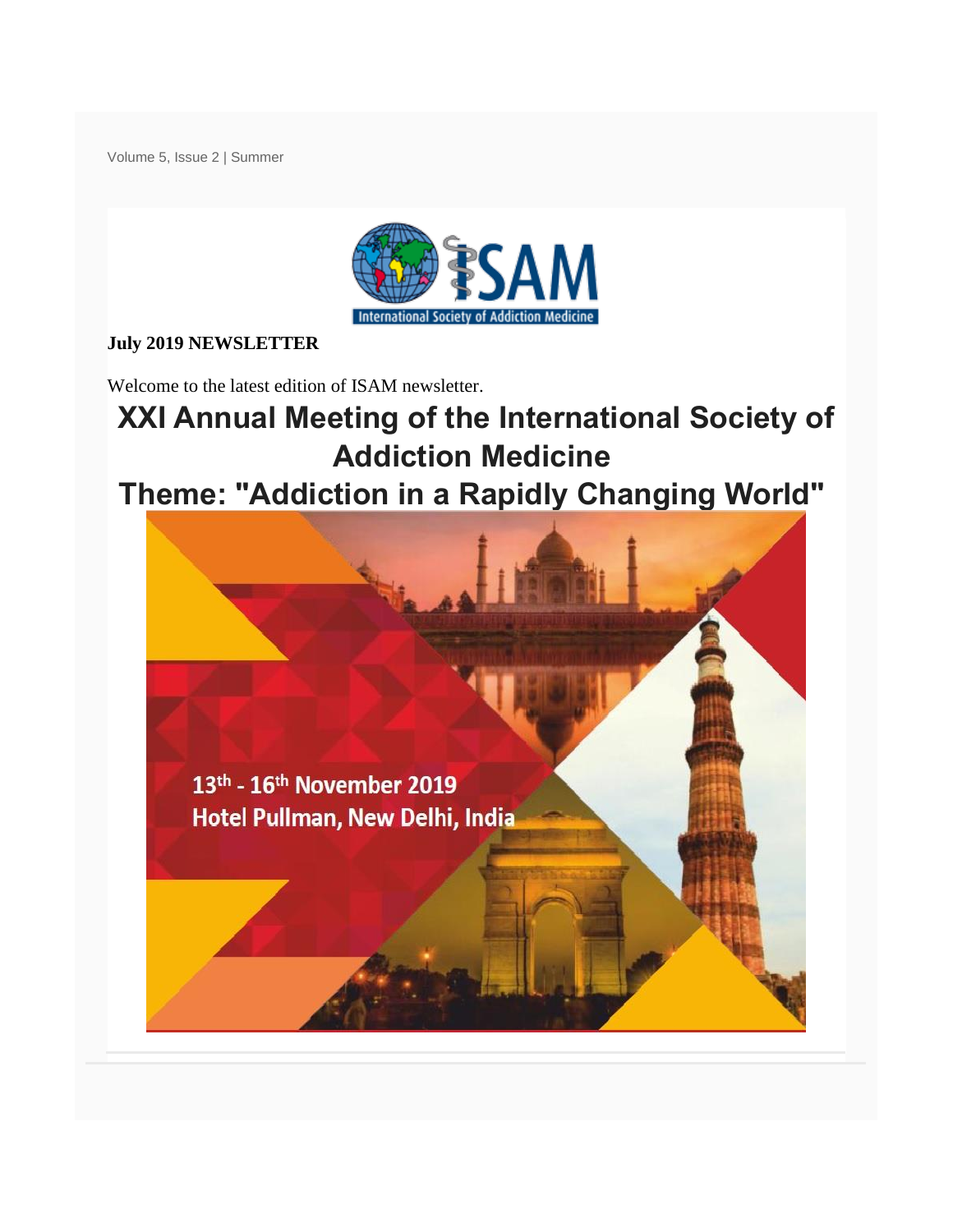#### **ISAM Affiliation**

ISAM has Affiliate membership with National Societies, Organizations and Journals. Category I affiliation entitles members to reduced rates for the annual conference, the International Textbook and the Certification Examination.

Our current Category I Affiliates are:

American Academy of Addiction Psychiatry [AAAP] American Society of Addiction Medicine [ASAM] Canadian Society of Addiction Medicine [CSAM-SMCA] Dutch Addiction Medicine Society [VVGN] Egyptian Psychiatric Association EUROPAD Greek Organization against Drugs - OKANA Iranian Institute for Science and Technology of Addiction – ISATA ILSAM- Israeli Society of Addiction Medicine Japanese Society of Alcohol-Related Problems Korean Society of Addiction Medicine - KAAP NRC – National Rehabilitation Center, UAE Swiss Society of Addiction Medicine

#### **Introducing our newest Affiliate Societies:**

The Israel Society for Addiction Medicine (ILSAM) is Israel's leading professional addiction society, acting under Israel's Medical Association. The society was established in 1999 and its members include physicians, psychologists, social workers, nurses, addiction counselors and policy makers. Common substance –related addictions in Israel echo those in other developed countries, as do behavioral addictions such as pathological gambling. Alongside its leading role in continuous education for addiction professionals, the Israel Society for Addiction Medicine is extensively involved in increasing awareness to addiction-related harms and advocating for improving addiction treatment services in Israel. Its members are regular advisors to local parliament, Ministry of Health and Israel's Medical Association committees.

Organization Against Drugs (OKANA) was established in 1993 (L.2161/1993 - public sector) and is the main addiction program provider in prevention, treatment, harm reduction and social reintegration in Greece. Until today OKANA has developed an extensive, nationwide network of structures with 75 Prevention Centers, 67 Opioid Substitution Treatment Units (2 in prisons), street-work networks and 9 Drug Free Treatment Units. OKANA is employing 725 professionals providing substitution treatment combined with psychosocial support and treatment of physical and psychiatric comorbidity to addicted individuals: in June 2019 8,161 patients were in OST Units and 367 in Drug Free Treatment Units. Organization Against Drugs (OKANA) is growing bigger and is operating in alignment with the state-of-the-art practices in addiction, in order to meet the changing needs of the target population on a national, European and international level.

#### **ISAM News**

ISAM will participate in the International Society of Addiction Professionals (ISSUP) conference in Abu Dhabi to be held between the  $2<sup>nd</sup>$  and  $6<sup>th</sup>$  January 2021.

The ISSUP 2021 Conference hosted by the National Rehabilitation Center Abu Dhabi (NRC) is expected be a major regional and international event in the fields of Addictions and Mental Health. ISSUP was established in 2015 as a network and information exchange platform for the global workforce in the field of Addictions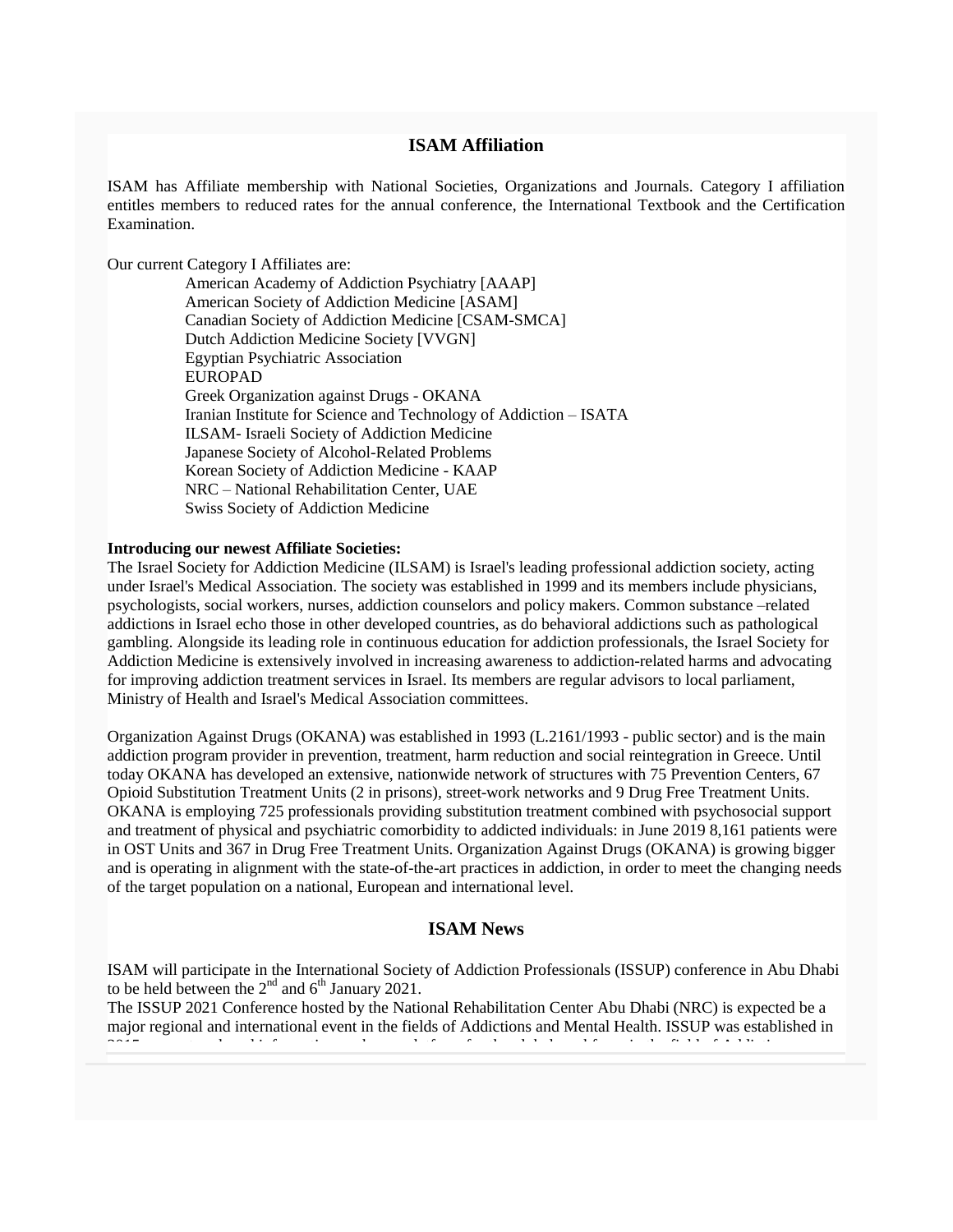including prevention, treatment, research and recovery and currently has more than 10,000 members. In its recent conference in Vienna there were 119 countries represented and approximately a thousand delegates. The Abu Dhabi conference is expected to be bigger with a Middle East as well as a global focus. ISAM, as the leading international medical society in Addiction Medicine, expects to play a key role at this conference and promote its activity, particularly the ISAM exams for physicians. H.E. Dr Hamad Al Ghafri the Director General of the NRC, is a member of the ISAM Board, who is also the Chair of the UAE National Chapter of ISSUP, has a vision of all organizations in the field working together to the maximum benefit of the global community to tackle the social and health burdens of addiction.

#### **Affiliates news**

#### **From British Columbia Centre on Substance Use in Vancouver, Canada**

In collaboration with regional and other stakeholders, and funded by Health Canada, the BCCSU is initiating an opioid use disorder (OUD) Project ECHO and associated Community of Practice within British Columbia and Yukon Territory.

BC ECHO on Substance Use (Opioid Use Disorder) aims to help primary care providers and their teams build capacity in the treatment and management of opioid use disorder. Through interactive, online, case-based presentations, health care providers will enhance competencies and learn through real-world examples, how to incorporate evidence-based practices into their care setting, to improve outcomes for clients and families.

Primary care providers, allied health care providers and other front-line workers are encouraged to join!

<http://www.bccsu.ca/bcechoonsubstanceuse/>

#### **Future events**

**43rd Annual AMERSA Conference – 2019**; Thursday, November 7 – Saturday, November 9. Hyatt Regency Boston 1 Ave de Lafayette, Boston, MA 02111

### **ISAM 2019 Delhi:**

Registration for ISAM 2019 Delhi is open. Speakers are being notified of acceptance and a more detailed program will be on the webpages shortly: [isam2019delhi.com](http://isam2019delhi.com/)

#### **List of Plenary Speakers for ISAM 2019 Delhi:**

Dr. Kathleen Brady, USA **Opioid Epidemic and Response in US**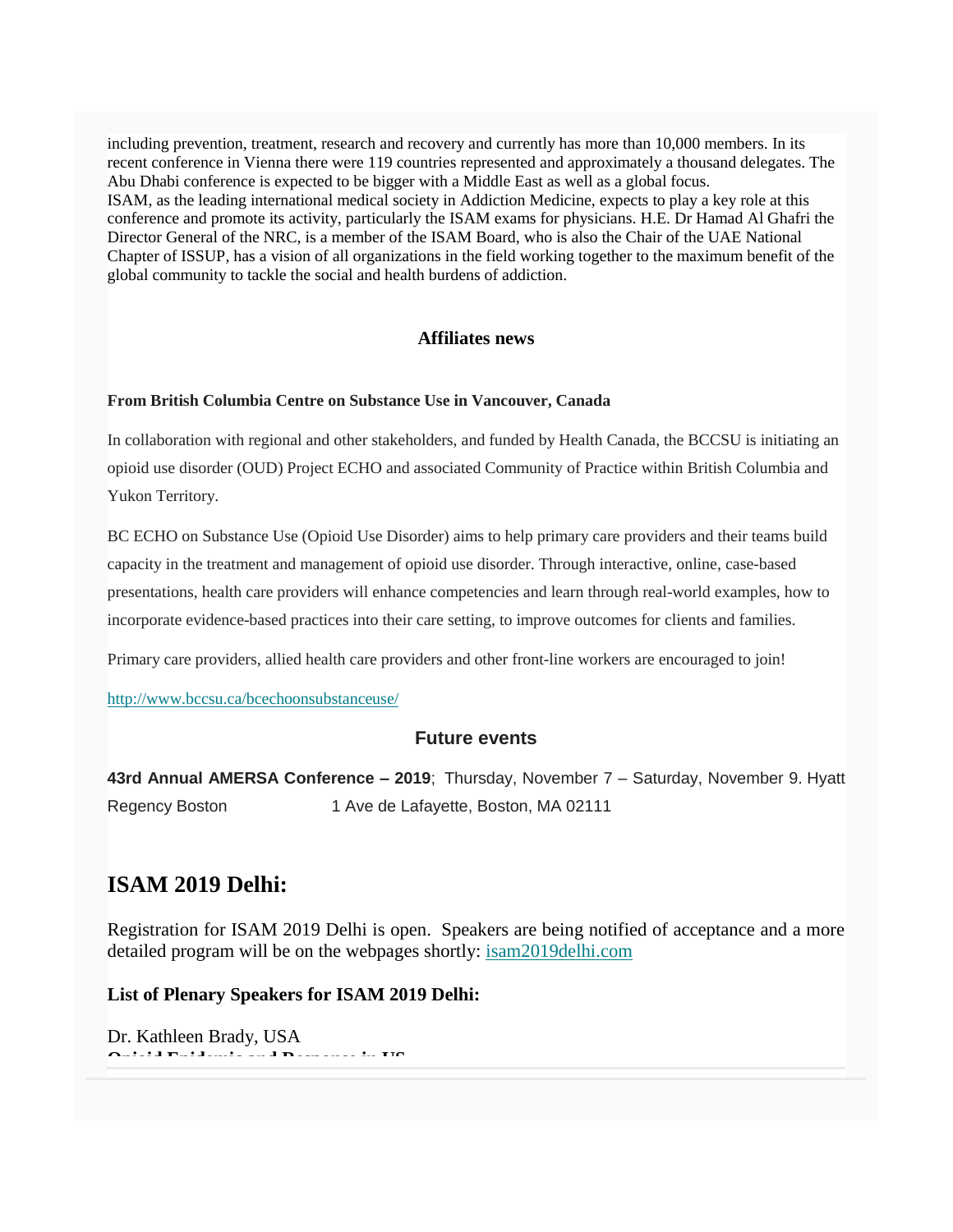Dr. Marc Galanter, USA **A Perspective on the Role That Spirituality Can Play in Addiction Recovery**

Dr. Ken Blum, USA **Genetics of Addiction and Mental Health: Genetic Risk Assessment and potential interventions**

Prof Dan Lubman, Australia **Substance-induced mental disorders: issues for diagnosis and treatmen**

Dr. Alex Baldacchino, UK **Digital Addiction Medicine. New opportunities, better services?**

Dr. Dom Geert, Belgium **Precision psychiatry and its relevance to addiction medicine**

Dr. Henrietta M Bowden-Jones, UK **Gambling Disorder: latest Clinical and Neurobiological updates**

Dr. Nady el-Guebaly, Canada **Canada's Legalization of Cannabis: Policy and Research Debates in the First Year**

Dr. Gregory Bunt, USA **Medicine, Marijuana, and Addictions: What Physicians Need to Know**

Dr. Jag Khalsa, USA **CANNABIS: North American Experience**

Dr. M Suresh Kumar, India **Harm reduction services for people who inject drugs in India: Opportunities and challenges to optimize HIV service utilization**

Dr. Rajat Ray**,** India **Disorders due to substance use and addictive behaviours-ICD 11: General Features**

Dr. Roy Abraham Kallivayalil, India **Alcohol and Society: Cultural influences and Changing Perspectives**

Dr. RK Chadda, India. **Consultation Liaison Addiction Psychiatry: Need and Challenges**

 $F$  those needs need and invitation letter for the visa to India please go india please go india please go india please go india please go india please go india please go india please go india please go india please go in